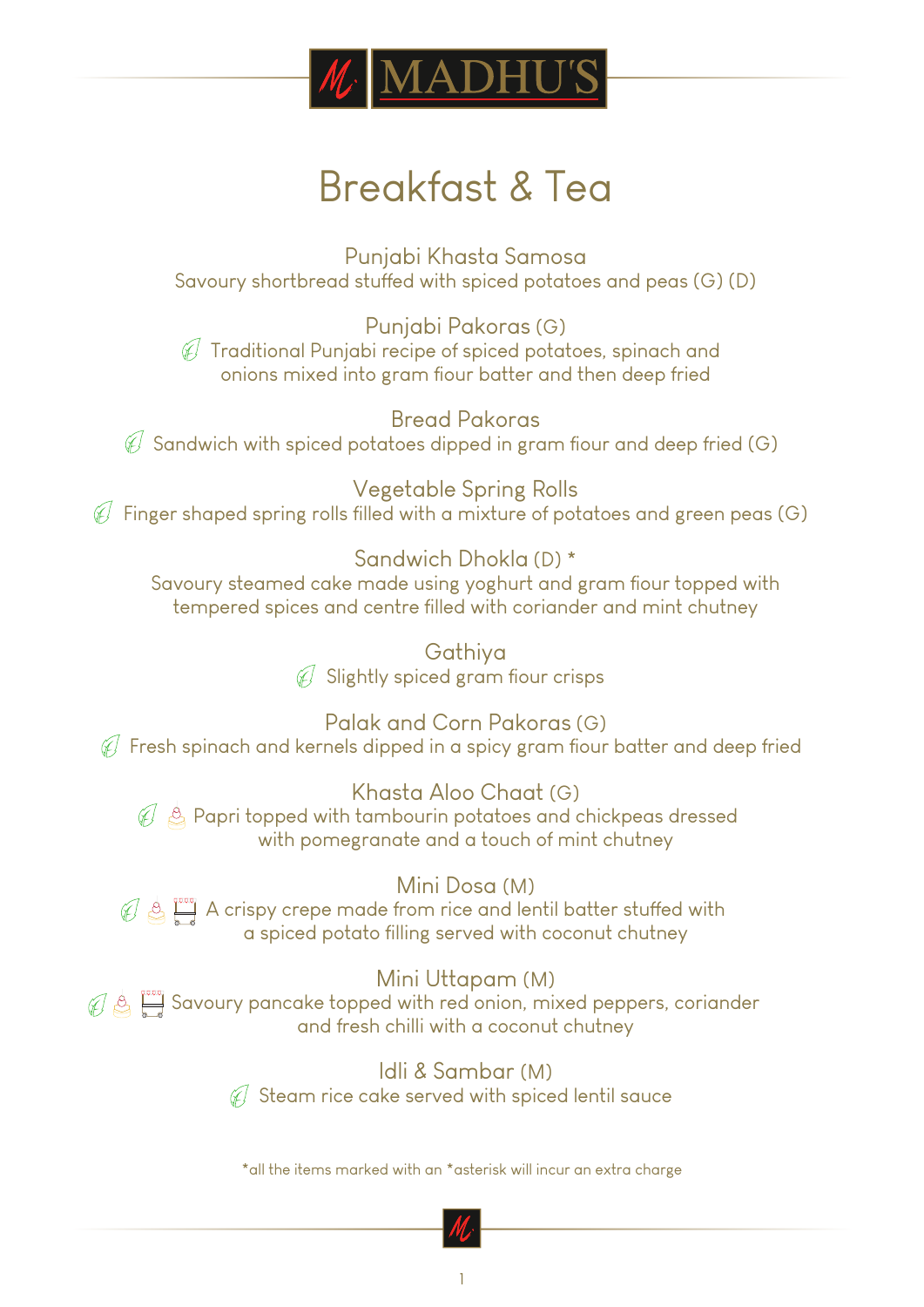

# Breakfast & Tea

### Something Different

Bombay Sandwich (G) (D) Classic street food dish comprising of a toasted sandwich with spice potato, cheese lettuce, tomato and onion with a coriander chutney

Chilli Cheese Croissants (G) (D) Freshly made croissants stuffed with mozzarella and cheddar cheese and a mixture of finely chopped red and green chillies

Spiced Anday Bhurji with bread rolls and ketchup (G) (D) (E) Spicy scrambled eggs made with coriander, green chilli and onion stuffed into soft buttered rolls and served with ketchup

### A little more Substantial

Paneer Mutter Bhurji with Parathas (G) (D) \* Grated paneer and peas cooked in a light masala and jeera sauce, served with lachedaar Parathas

Pindy Chollay & Bhaturas (G) (D) \* North Indian delicacy of heavily spiced chickpeas served with fiuffy deep-fried leavened bread

Bombay Aloo & Puri (G) (M) \*  $\mathscr G$  Potatoes cooked in a mustard and tomato sauce served unleavenef deep-fried bread

Kala Channa & Puri (G) (M) \*  $\mathcal{G}$  Black chickpeas cooked in a thick sauce served with fried chapatie bread

Aloo Parathas and Yoghurt (G) (D) \* Gobi Parathas and Yoghurt (G) (D) \* Parathas stuffed with either Aloo or Gobi, served with yoghurt and butter

#### Missi Roti and Yoghurt (G) (D) \*

Chickpea flour bread made from a mixture of cooked lentils, flour, onions, coriander, fresh herbs and spices, served with yoghurt and butter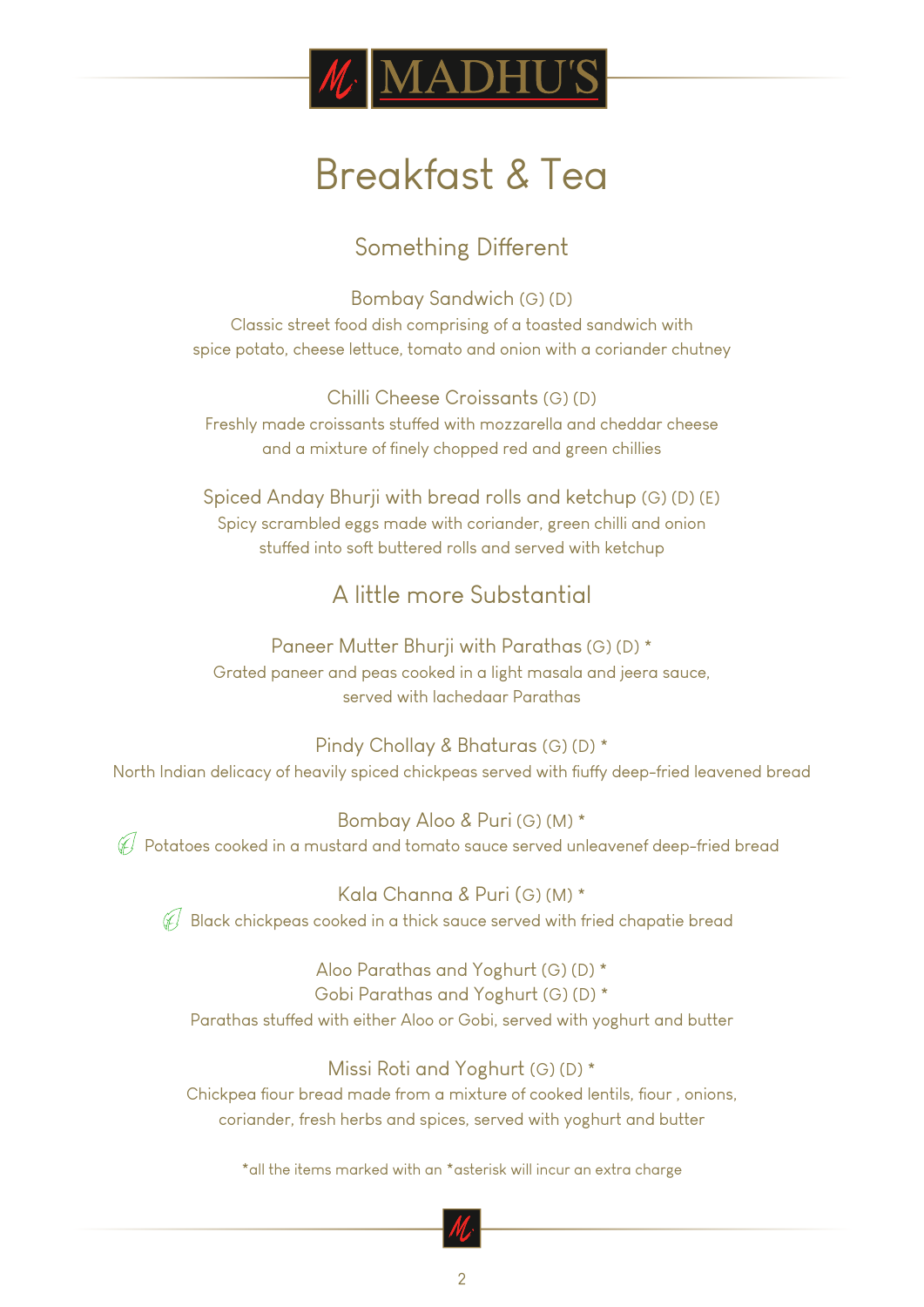

# Breakfast & Tea

To Drink

Masala Tea (D) Indian Coffee (D) Hot Chocolate (D) Fresh Orange juice Sweet Lassi (D) Salted Lassi (D) Mango Lassi (D) Tea **Coffee** 

### Something Sweet

Barfi (G) (D) (N) Jalebi (G) (D) Gulab Jaman (G) (D) (N) Ladoos (G) (D) (N) Besan Barfi (G) (D) (N) Besan Ladoo (G) (D) (N) Habshi Halwa (G) (D) (N) \* Suji Ka Halwa (G) (D) (N) \* Moong Dal Halwa (G) (D) (N) \* Kheer (D) (N) Sevian (G) (D) (N) Cookies (G) (D) (E) Fruit Muffins (G) (D) (E) \* Cupcakes (G) (D) (E) \*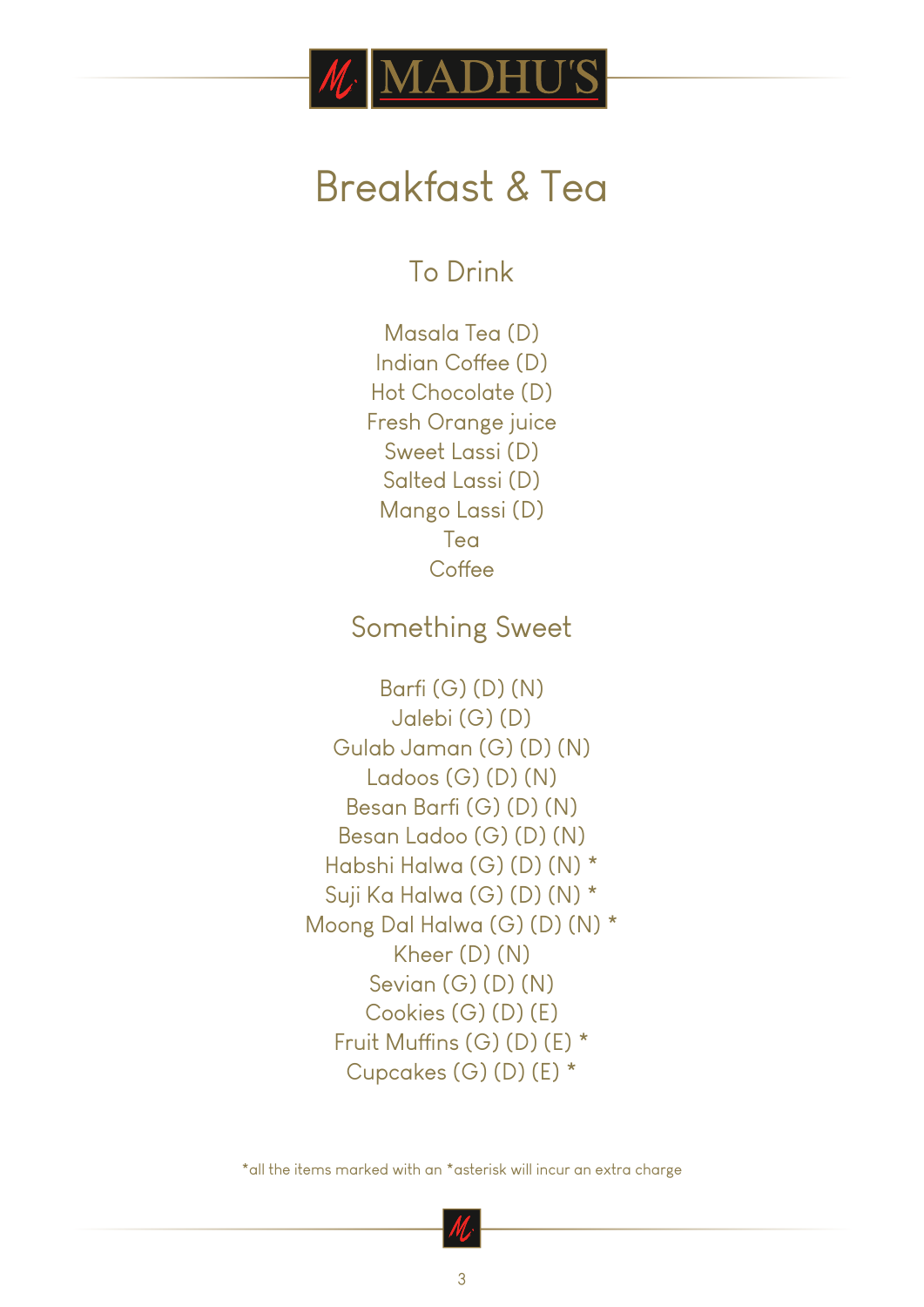

# English Afternoon Tea\*

## Sandwich Selection\*

Seafood and Fish

Open Prawn and mayonnaise sandwich served with Marie Rose sauce with iceberg lettuce on Pumpernickel bread (C) (G) (D) \*

Scottish Smoked Salmon with cream cheese and chive bagel dressed with lemon and black pepper (F) (G) (D) \*

Poultry

Chicken Breast, lettuce with chilli and lemon mayonnaise on white bread (G) (D) (E) \*

#### Vegetarian

Cheddar Cheese and onion on granary bread (G) (D) (E) \*

Cucumber with Dill Cream Cheese on caraway bread (G) (D) \*

 $\mathscr{C}$  Medley of grilled courgette, peppers and aubergine with hummus dresses with amaranth on ciabatta toasted bread (G) \*

Egg Mayonnaise with mustard cress on 50/50 bread (G) (D) (E) (M) \*

## Scones & Pastries\*

Freshly Baked Raisin and Plain Scones with Cornish Clotted Cream and Strawberry Preserve Assortment of British Tea, Pastries and Cakes (G) (D) (E) (N) \*

## Tea Selection

1. English Breakfast 2. Darjeeling 3. Assam 4. Ceylon 5. Earl Grey 6. Rose 7. Jasmine 8. Green Tea 9. Mint Infusion 10. Camomile Flowers 11. Lemon